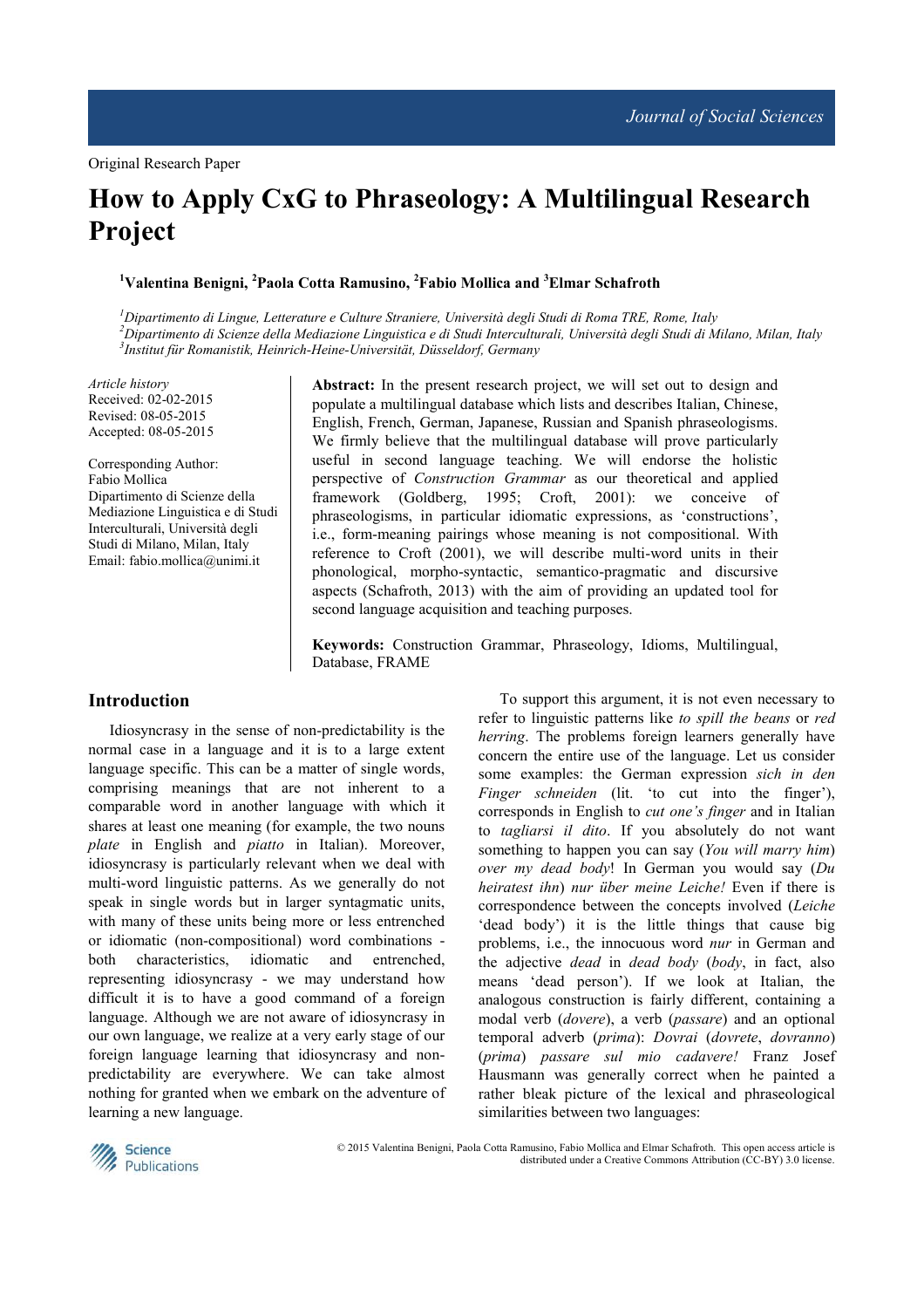[D]ans une langue étrangère presque tout est différent, presque tout est idiomatique. C'est le parallélisme qui est l'exception, non la spécificité (Hausmann, 1997: 284).

Is Hausmann exaggerating? With regard to the great amount of non-corresponding collocations and set phrases in two languages (including phrasetemplates and formulas), one is inclined to say that the answer is "No". We must instead admit that: "[l]e lexique n'est pas compositionnel, il est idiomatique" (288) and that: "le fait idiomatique […] est au centre de la langue, non à sa périphérie" (289). But how can we manage to get our foot in the door of multilingual learner-centred phraseology? If we want to tackle this problem we should first present our goal and then the methods we want to use in order to achieve it. This is the topic of the present article.

The objective of any learner-appropriate approach to a multilingual phraseology project must be to create a methodological *tertium comparationis*. In terms of phraseology, this basis for comparison can only be premised on concepts and not on forms. The comparability of phraseologisms (for a definition see below) in different languages can only be achieved by an onomasiological approach. Starting form a conceptual structure represents a sensible strategy to ensure that neither semantic nor pragmatic features disturb the crosslinguistic comparison on its basic level. Fundamental concepts of human life, such as politeness, greeting, thanking, complaining, asking, refusing are, *mutatis mutandis*, universal, taking of course into methodological consideration particular cultural and societal conditions (such as Japanese hierarchy-based communication, for instance). This assertion leads naturally to a multi-lingual perspective that first determines whether or not a given concept (for example, 'greeting an unknown person in the afternoon') is directly achieved in a language (e.g., English *Good afternoon*, Spanish *¡Buenas tardes!*) or whether it has no direct equivalent and the expression in question is used for a longer period of time than just the afternoon (French *Bonjour!*, German *Guten Tag*, Russian *Dobryj den'!*). Secondly, we have to add descriptors that are suitable for specifying the semantic, pragmatic and discourse-functional features of the form in question in one language or the other. These descriptors might be hierarchical or communicative constraints of any kind, regional particularities, markedness in register or style, etc. In Italian we could give *Buona sera!* as an approximative equivalent, but we would have to specify that it is regionally marked.

What we have in mind in our project is a multifunctional database structured in a way that phraseologisms can be queried in eight languages by

concepts organized in semantic fields (according to the onomasiological approach set up for French by Bárdosi *et al*., 2003). In concordance with the European Reference Framework, the phraseologisms of each language could furthermore be classified in levels A to C, depending on the complexity of form, meaning and usage (this is what we are planning to do at a later stage). We are aware that we are breaking new ground when we combine phraseology (in a broad sense) with cognitive aspects (i.e., their conceptual classification) on the one hand and learner-specific levels on the other, providing linguistic data for languages that have not yet been compared in such a way.

Additionally, all the phraseologisms recorded in this database will be described as comprehensively as possible. As far as our theoretical framework is concerned, our project is based on Construction Grammar (hereafter CxG). Phraseology has far too long been neglected or excluded by reductionist grammars whose theoretical premise is to explain language as a set of separate modules and rules.<sup>1</sup> By contrast, CxG, which will be discussed in greater depth below, focuses on the idea of language as a continuum between lexicon and grammar, which would represent distinct components in other grammatical theories. The basic defining characteristics of a construction form the theoretical foundation for our project. If we agree that constructions are "learned pairings of form with semantic and discourse function" (Goldberg, 2006: 215) and that "some aspect of [their] form or function is not strictly predictable from [their] component parts or from other constructions" (ibid.: 5), then we have to tell our learners what it is that makes linguistic patterns such as German *bei weitem*, English *by far* and Italian *di gran lunga* idiosyncratic (and thus constructions). Similarly we must explain why phrases like Italian *e scusa se è poco* (lit. 'and sorry, if it is a little'), *hai voglia!* (lit. 'you have desire!') or *si chiama Pietro* ('his name is Peter') are "entrenched routine" (Croft, 2005: 274). And we have to describe these patterns as exactly and comprehensively as we can, taking a close look at language use as it is documented in linguistic corpora, from where we borrow our examples. Translating these theoretical foundations into a database will be the task of the international project called FRAME (FRAseologia Multilingue Elettronica) (see below). Even if we adopt Croft's radical point of view about CxG, according to which "there are no universal constructions" and "all constructions are language specific  $[\dots]$ " (ibid.: 277), it is all the more necessary

<sup>&</sup>lt;sup>1</sup> "A reductionist theory begins with the smallest units and defines the larger or more complex units in terms of combinations of atomic units. All contemporary theories of syntactic representation are reductionist" (Croft, 2005: 283).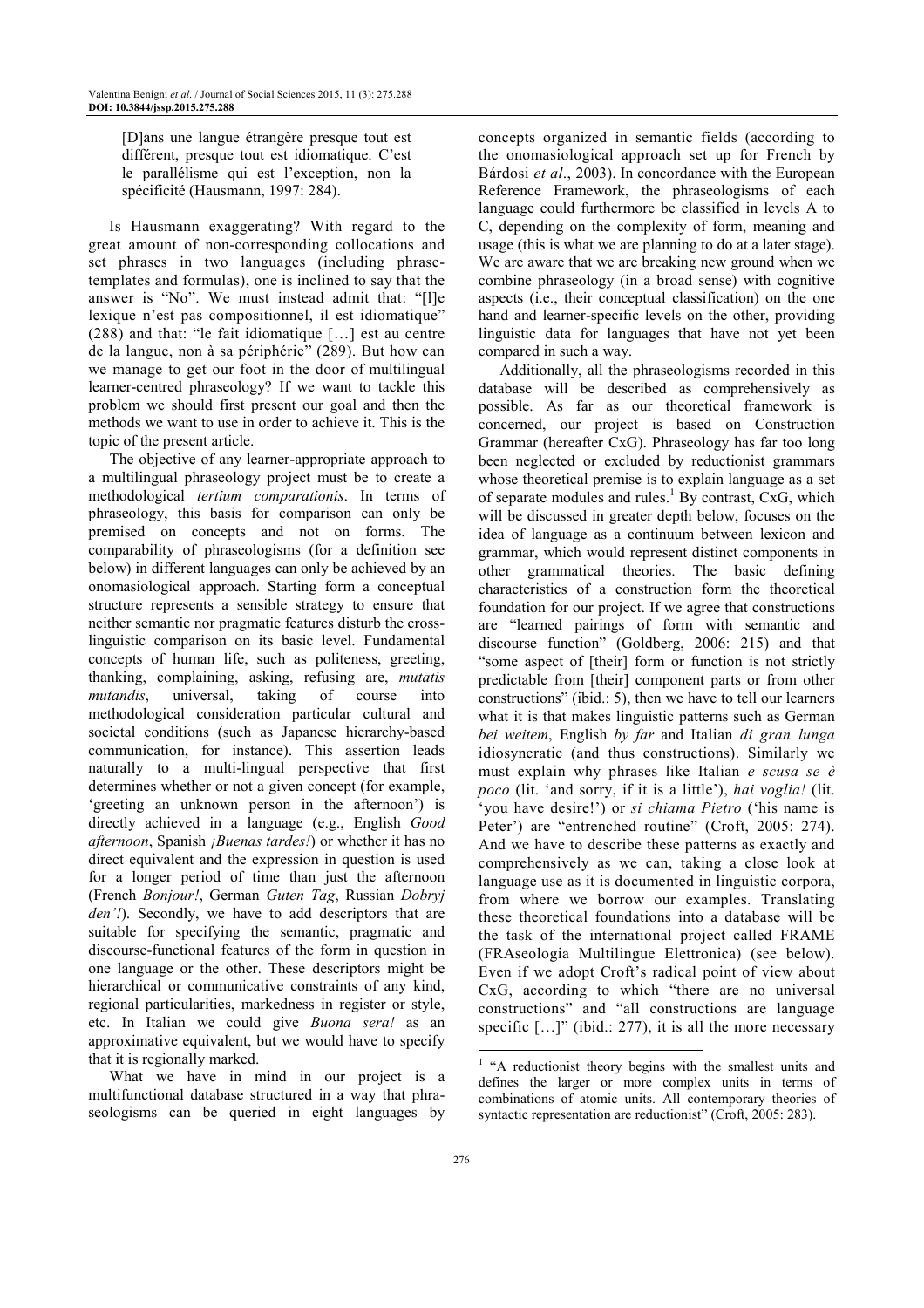to describe all the construction-specific and languagespecific properties in a way which allows learners to understand and even use these phraseologisms.

#### **Phraseological Studies: State of the Art**

Phraseologisms, understood here as complex lexical constructions of more than one word, which designate conceptual units, have been studied in the literature under various names - among which *idioms* and *phrasemes* (Burger, 2010; Donalies, 2009; Fleischer, 1997; Makkai, 1972; Mel'čuk, 1998) - and according to different theoretical approaches, in particular starting from their (often non-compositional) semantics.

As early as the start of the last century, Bally (1951 [1909]), editor of Saussure's *Cours*, had introduced the notion of *locutions phraséologiques*, which contained the category of the *unités phraséologiques* to indicate fixed word combinations of words characterized by a high internal cohesion, both structural and semantic.

This topic was particularly developed in Soviet linguistics, where the phraseological units were studied above all from a structural point of view, in opposition to the fixed word combinations, under the generic label of *ustojčivye slovosočetanija* 'fixed word-combinations'.

Vinogradov can be considered the father of this area of study; borrowing from Bally's classification, in a 1947 work he introduced the definition of *frazeologičeskie edinicy* 'phraseological units', within which it is possible to identify three subtypes based on the differing degrees of internal cohesion among the constituents.

Another classification of the fixed word combinations is provided by Mel'čuk (1998), who introduced the concept of *phrasemes* or *set phrases*, in opposition to that of *free phrases* (in English terminology). Intermediate between these two types are the *semi-phrasemes* or *collocations;* that is, partially opaque forms in which one of the components maintains its literal meaning while the other tends to be used metaphorically (for example, *strong coffee*).

Almost contemporaneously with the Soviet phraselogical school, the London linguistics school also showed an interest in word combinations. Firth (1957) introduced the notion of collocation to refer to the environment in which words occur.

More recently, Sinclair (1987) introduced, through the innovative lexicographical project COBUILD, an approach to the study of recurrent word-combinations based essentially on their frequency of use, thereby opening the way for the use of the *corpus linguistic* in phraseological studies (for a detailed reconstruction of these two main areas of phraseological studies, the Soviet and Anglo-Saxon ones, Cowie, 1998).

The *corpus driven* approach has extended the focus from phraseologisms to similar constructions such as collocations and high-frequent combinations of words,

leading to the introduction of new concepts and the proliferation of new terminology: for example, the notion of *lexical bundles* (Biber *et al*., 1999), sequences of words occurring together with high frequency within the same register, known in the literature also by the name of *clusters, chunks,* or *n-grams* (Cheng, 2011).

Methodologically speaking, Stefanowitsch and Gries (2003) have introduced *collostructional analysis*, in which the methods of *corpus linguistics* are used to identify words statistically associated with a given construction and therefore the general meaning of the construction itself.

This broadened perspective in phraseological studies to take in collocations and the "preferential combinations" of words (on this latter concept Simone, 2006; 2007) has, on the one hand, encouraged the establishment of syntactical tests (of substitution, inversion, focalization, isolation, passivization, etc.) and of semantic criteria (noncompositionality, desemanticization of the constituents, capacity to designate conceptual units), allowing phraseologisms to be distinguished in a strict sense from similar constructions. Nevertheless, it has also demonstrated that the boundary between the two often remains difficult to determine.

In recent decades, especially in German and English linguistics, great attention has been paid to the comparison of set phrases across different languages.

Dobrovol'skij and Piirainen (2005) made an important theoretical contribution to the problem of cross linguistic comparability of idiomatic structures, by introducing the notion of "functional equivalence" to indicate equivalents that can be used in the same functional context in spite of the differences in their lexical structure.

Piirainen (2012) has continued along this line, giving rise to a research project called "Widespread Idioms in Europe and Beyond", which analyzes idioms that share the same lexical and semantic structure across a large number of European and extra-European languages.

The development of a cross-linguistic approach to phraseology has had important implications for translation studies and for research on Second Language Acquisition (SLA).

In a 2008 work Gries proposed a definition of phraselogism based on the co-occurrence of six different parameters (Gries, 2008: 2), beginning with the copresence of a lexical form and at least *one* other linguistic material of whatever kind, lexical or grammatical, without excluding the possibility of there being more than two elements (second criterion). Next comes the frequency of use and the non-obligatoriness of the adjacency of the constituents, a criterion strictly linked to the fifth one, which takes into consideration the greater or lesser syntactical flexibility. Finally, the sixth criterion, which is semantic and long held to be the most important, requires that phraseologism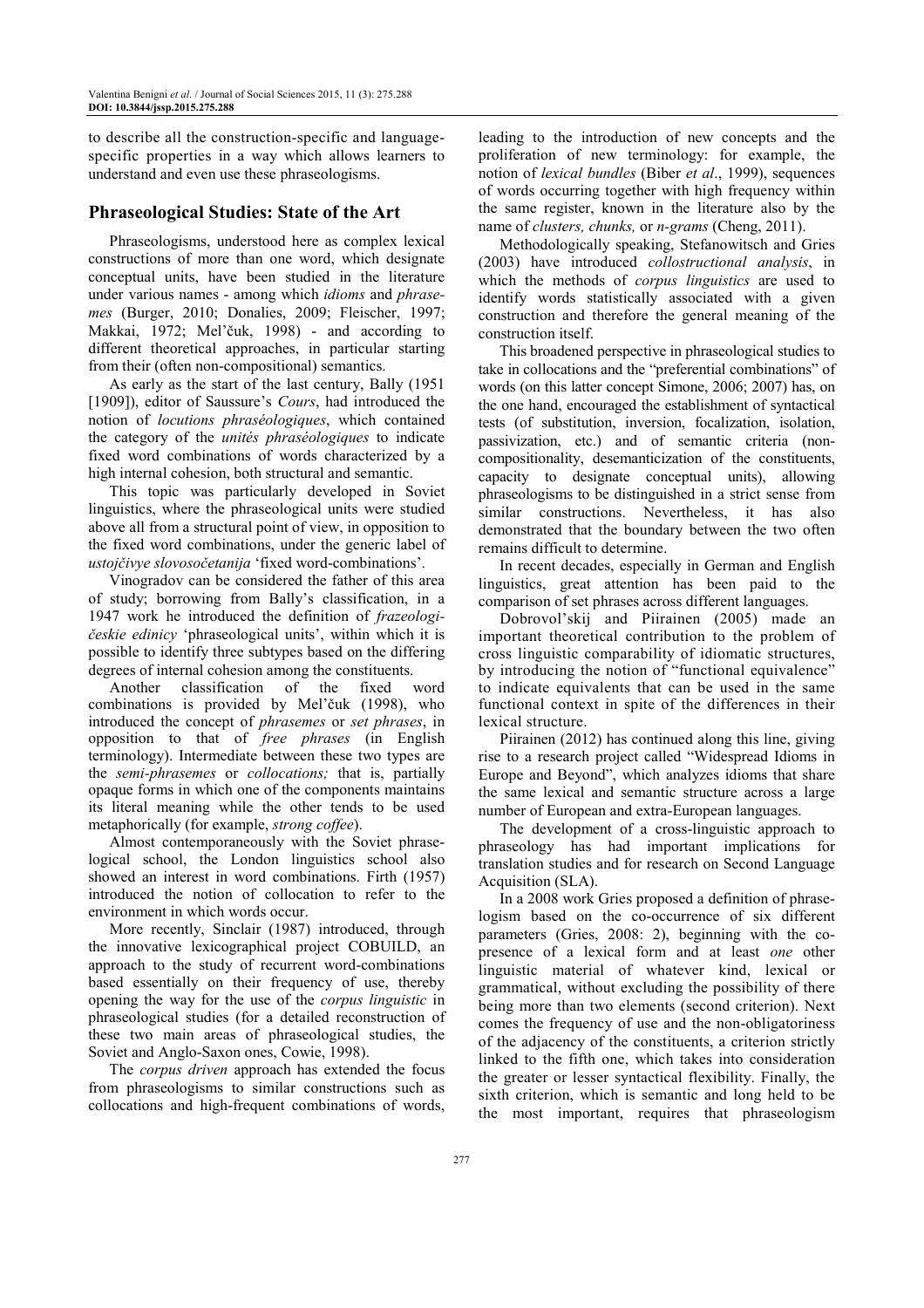function as a semantic *unicum*, whether its meaning is compositional or not.

In this study and following on Gries (2008), the term "phraseologism" will be taken in the widest sense possible so as to include multi-word expressions of varying degrees of structural complexity (such as idiomatic expressions, proverbs, commonplaces, etc.) and with varying levels of structural and semantic cohesion (thus, not only fixed expressions in the strict sense but also structures which, irrespective of their degree of compositionality or idiomaticity, tend to be stored in the mental lexicon of the speaker as units).

Therefore, this approach is what has led us to include in the repertory of phraseologisms even mono-word formulaic expressions<sup>2</sup>, which is not in line with the first of the six criteria proposed by Gries, according to which a phraseologism must contain at least two lexical (or grammatical) elements.

The decision to consider mono-word formulas among the phraseologisms will be shown to be based on their idiosyncratic nature, which often does not permit one to predict their correct use from knowledge of the rules that govern the system of a language.

This consideration is also confirmed through interlinguistic comparison: an example could be from Italian or French, where the formulas for greetings, *buongiorno!* and *bonjour!*<sup>3</sup>, which represent *buongiorno!* and , which represent lexicalizations deriving from the corresponding phrasal structures *buon giorno* and *bon jour* (literally 'good day'), correspond in Russian to the same non-univerbated form (*dobryj den'*, literally 'good day'). In Spanish, on the other hand, the formula, though formed from the same lexical elements, uses the plural (*buenos días* lit. 'good days'), while other languages use a construction that is functionally and structurally similar, which nevertheless involves a different noun than the one used in Italian or French (English *good morning*). In addition to the morphological-lexical component, it is the pragmaticfunctional one that represents the idiosyncratic element that undermines the ideal interlinguistic equivalence of such formulas: for example, to the pragmatic-function breadth of the Italian *buongiorno* there corresponds in English not so much the infrequent *good day* but, based on the communicative situation and the temporal factor, the choice between *good morning, good afternoon* or the generic *hello.* In German, too, the temporal factor plays a determining role in the morning greeting, between *guten Tag* and *guten Morgen*.  $\overline{a}$ 

These examples show that a simple greeting formula, which, moreover, a learner comes into contact with from his first exposure to the L2, can be formed from a monoword expression as well as a multi-word one, which we can easily classify, according to Gries, as a phraseologism. Nevertheless, whatever the structural composition of this formula, from a functional point of view we are dealing with what Krashen and Scarcella (1978) would define as a *routine*.

Therefore, given that our project for the creation of a multilingual resource of phraseologisms is first and foremost aimed at learners, there is no reason for not also including *routines* among the phraseological structures, especially considering that, as in the case of greeting formulas, they play specific pragmatic roles.

In this sense, of great use in selecting material to include in our database is the notion of construction as understood in CxG (see below): as a conventionalized association of a form and a function, either semantic or pragmatic. Starting from this approach, we can extend our definition of phraseologism to those lexically noncomplex constructions as well, which the learner acquires without having to analyze them and which serve specific communicative needs, exactly as in the case of interactional and greeting formulas.

#### **Construction Grammar and Phraseology**

CxG studies so-called constructions; that is, *pairings of form and meaning*<sup>4</sup> which, according to Goldberg (2006: 5-6), can be of varying complexity (morphemes, words, syntactic patterns, etc.) and present differing degrees of abstraction/concreteness (for example, nonlexically specified syntactic patterns vs. fixed idiomatic expressions). As far as the aspect of creativity is concerned, Traugott and Trousdale (2013) introduced the concept of constructionalization, which is understood as the creation of a pairing with a new form and a new meaning, "in other words [...] the development of a new sign" (2013: 22).

## **The Role of Construction Grammar in the Study of Phraseological Units**

CxG arose precisely from the need to find a theoretical model that was also adequate to describe phraseological-type units (Croft and Cruse, 2004: 225) whose form is difficult to predict (such as collocations) as well as its content (such as idiomatic expressions) and which present many descriptive difficulties for different grammatical models, thus leading them to be viewed as

Į

<sup>&</sup>lt;sup>2</sup> By formulas are meant those mono- or multi-word constructions represented in the first instance by expressions of courtesy (greetings, thank you, best wishes, apologies, invitations), but also, for example, by supplications or invectives.

<sup>&</sup>lt;sup>3</sup> It should be noted that Italian dictionaries give as acceptable even non-univerbated forms, unlike French, where the synthetic form, already existing in the middle ages, is the only one possible.

<sup>4</sup> The concept of construction changes based on the different versions of CxG. For an overall view of this see Croft and Cruse (2004: 257-290).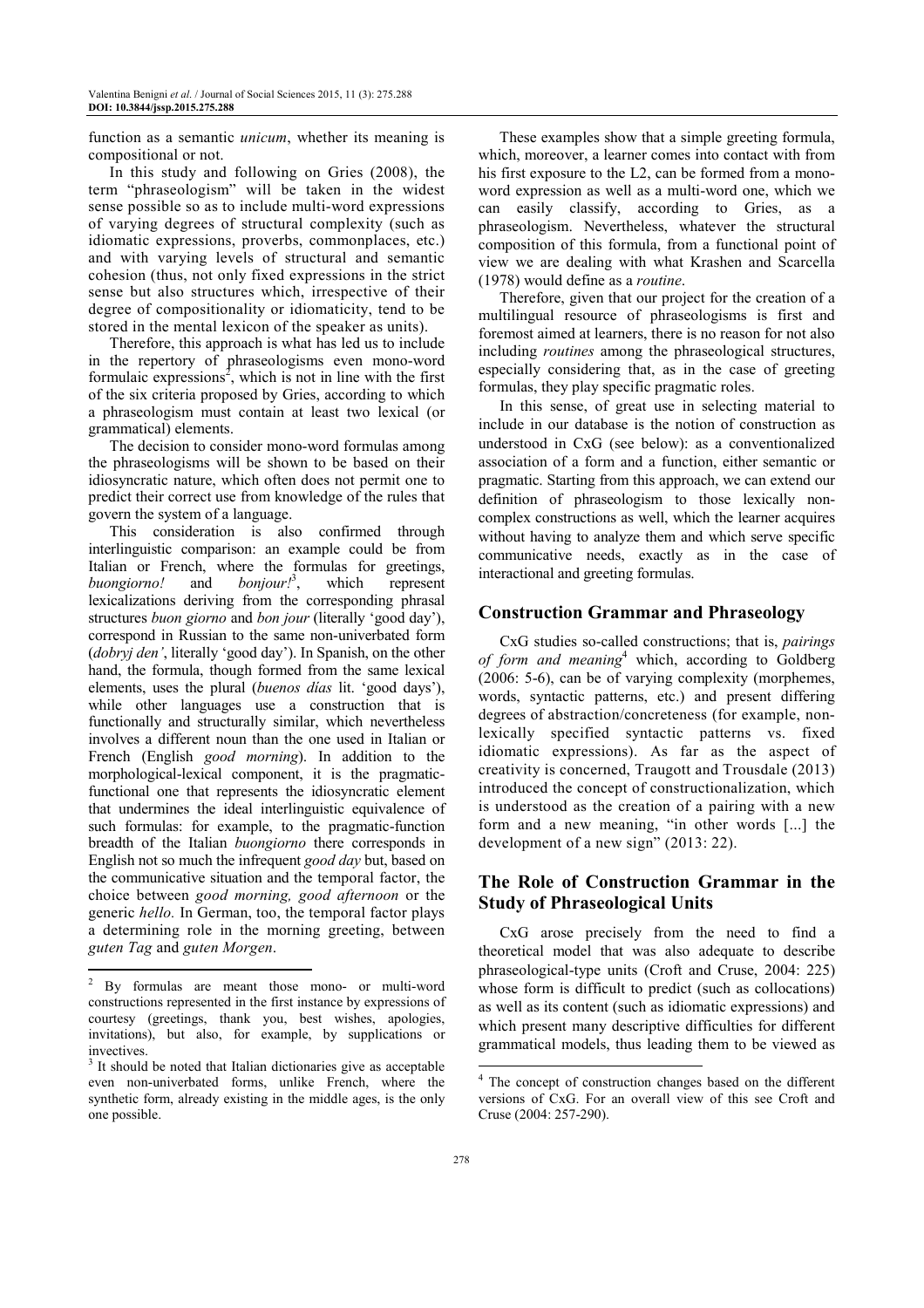marginal phenomena to be relegated to the lexicon. In CxG, phraseologisms, thanks in part to the frequency with which they are recognized within the linguistic system, acquire importance and interest<sup>5</sup>: "Newer research has emphasized the extent to which speech consists of formulaic or prefabricated phrases ('prefabs')" (Goldberg, 2013: 26). Nevertheless, studies in this area within a CxG framework have been relatively recent (Ziem and Lasch, 2013: 152), if the first writings of the founding fathers (Fillmore *et al*., 1988; Kay and Fillmore, 1999) are excluded. Fillmore *et al*. (1988) discussed the salient feature of this new theory in "Regularity and Idiomaticity in Grammatical Constructions: The Case of Let Alone", an article that can be considered the manifesto of the constructionist approach. In 1995, with Adele Goldberg's monograph, interest instead turned from phraseologisms to abstract argument structures, also considered as units of form and meaning. Nevertheless, according to Ziem and Lasch (2013: 152-153) it was only after Goldberg's wider definition of construction (2006) that the concepts and principles of CxG spread among European phraseologists as well and this because of the fact that Goldberg (1995: 4) considers construction as "a form-meaning pair" characterized by the criterion of non-compositionality. This definition does not include, however, the various types of phraseologisms, whose defining characteristic is not necessarily the non-predictability of the structure but rather the fact they have "at least one lexically specified element" (Gries, 2008: 10); Goldberg (2006: 5), on the other hand, considers constructions also as compositional structures if they occur with a certain frequency in a language, a necessary characteristic for the construction to be considered entrenched (Gries, 2008: 10; Ziem and Lasch, 2013: 153).

#### *Construction Based Analysis for Phraseological Units*

One of the fundamental characteristics of CxG is the interest in a holistic description of the analyzed structure, which provides information on both the formal aspect (phonological, morphological and syntactic description) and the semantic-pragmatic and discursive one (Croft, 2001: 18). Nevertheless, this type of analysis is also known to traditional phraseology: in fact, European phraseologists discovered early on that, for a correct use of phraseological units, it does not suffice to have only semantic knowledge, just as it is not enough to indicate the equivalent use in the L2; instead, also necessary is information of a pragmatic type, l

regarding the register of use, connotation, etc. (Mel'čuk, 1995; Mel'čuk, 2013; Mel'čuk *et al*., 1995; Polguère, 1995; Götz and Lorenz, 2002; Fried and Östman, 2004; Lambrecht, 2004; Dobrovol'skij, 2013). Indications of this type are highly useful particularly for teaching purposes.

Fillmore *et al*. (1988) have also demonstrated how important it is when describing a construction to take into account both its internal syntax (internal, idiosyncratic rules, such as its argument struc-ture) and its external ones (the syntactic context in which it is used). For example, Schafroth (2013) describes these two types of syntax for the Italian idiomatic expression *Che cosa me lo chiedi a fare?*, lit. 'What for are you asking me?' (which is an instantiation of the more abstract syntactic pattern [*Che cosa* Clitic Pronoun(s)<sub>dir. obj/indir. object/adjunt...</sub> V *a fare?*]) as follows:

#### Internal Syntax:

obligatory arguments: subject (all persons, GEN. 2nd sing.), predicate (lexically open, objects often as pronouns), verb complement (*a fare*)

#### External Syntax:

verb complements (according to the verb), e.g.: *Cosa mi chiedi a fare come sto*? *Cosa mi chiedi a fare di uscire*? *Che cosa mi chiedi a fare che ne penso?* [*What for do you ask me how I am? What for do you ask me to go*  'phraseme-constructions'*out? What for do you ask me what I think of it?*]

This clarifies that this type of construction is compatible, at the external syntax level, only with an objective subordinate which, in certain discursive contexts, can be nominalized within the phraseologism thanks to the anaphoric pronoun *lo* [it].

#### *The Continuum between Lexicon and Syntax: The Role of Phraseme-Constructions*

Another important characteristic of the constructionist approach is that the phraseological sphere is not separated from the productive-type grammatical one; instead, the so-called continuum between lexicon and syntax is referred to, which, as shown below, allows the phraseologisms to be described more uniformly within the linguistic system, without relegating them to the lexicon.

This conception also has advantages in the teaching area (Mollica, 2015; Schafroth, 2015). It is thanks to this continuum between lexicon and syntax that the constructions and thus also phraseologisms, can present

<sup>&</sup>lt;sup>5</sup> In particular, idiomatic expressions, not explainable (only) by means of a system of compositional rules, are, according to Stathi (2011: 149), prototypical constructions.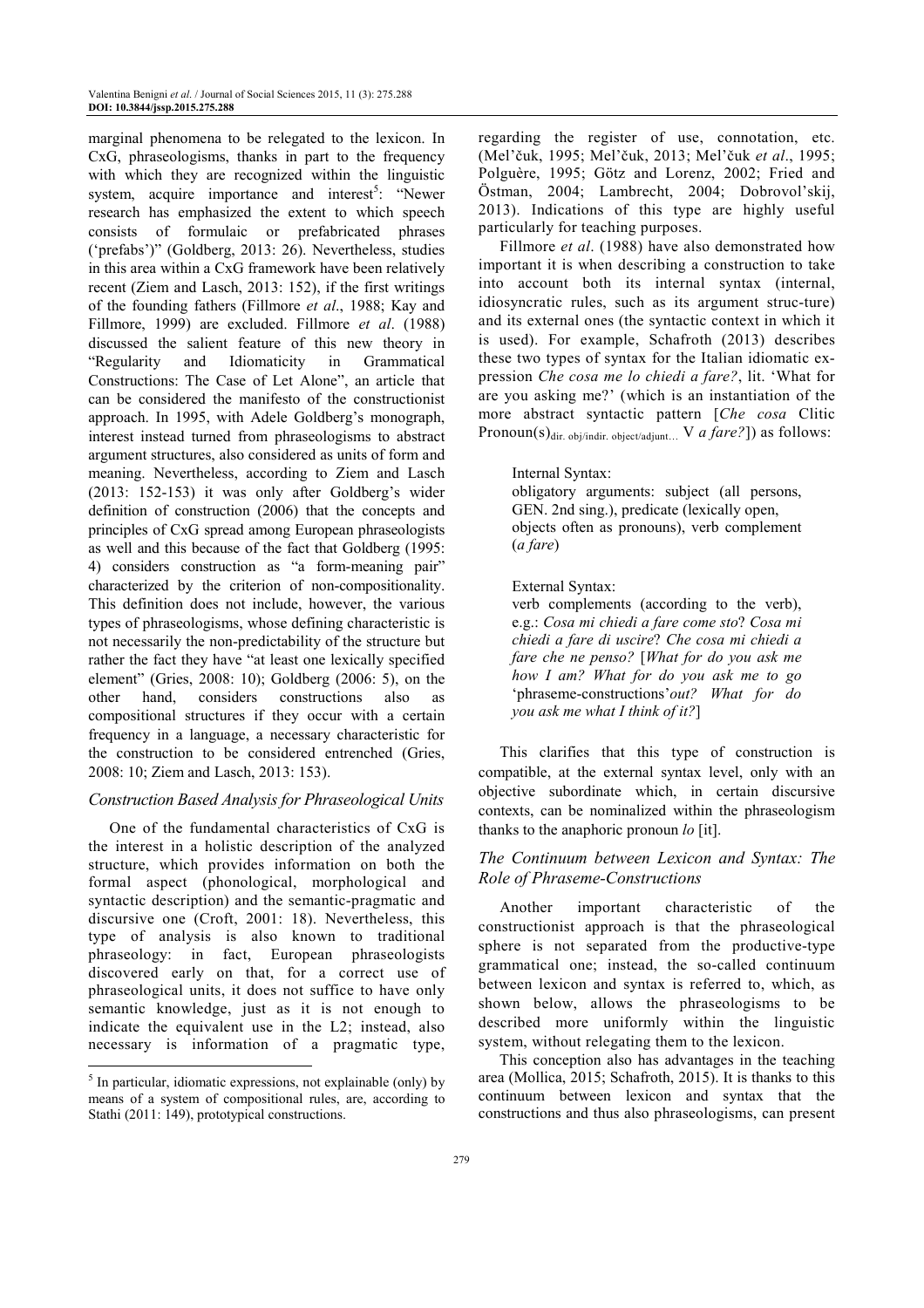varying degrees of concreteness and/or abstraction. Fillmore *et al*. (1988: 505-506) speak of "substantive idioms" to indicate those idiomatic expressions (more or less) lexically specified and "formal idioms" for all those phraseologisms that present one or more syntactic slots not lexically specified and thus lexically open. This latter class is referred to in Croft and Cruse (2004: 234) as "schematic" and in Dobrovol'skij as "Phrasem-Konstruktionen" 'phraseme-constructions'<sup>6</sup> Dobrovol'skij, 2011:  $114$ <sup>7</sup>. Nevertheless, the slots cannot (always) be filled freely, since they must be logically and semantically compatible with the overall meaning of the construction. According to Fleischer (1997: 130ss.), these types of structures, precisely due to their partial schematic nature and resulting productivity<sup>8</sup>, represent the interface between phraseology and syntax and as such have been neglected by phraseology for a long time (Feike, 2007: 66; Finkbeiner, 2008: 69).

A very productive example of formal/schematic idioms is the comparative correlative construction in German [*je* X *desto*/*je*/*um so* Y]:

Ger. Je mehr ich arbeite, desto/um so/je mehr verdiene ich. ('The more work the more money.')

Ger. Je schneller ich arbeite, desto/um so/je besser ist es. ('The faster I work, the better it is.')

The only lexically fixed parts of this schematic construction are the conjunctions *je* and *desto/um so/ je*. The conjunction *je* (lit. 'the more') introduces a secondary clause that indicates a premise whose consequence is explicitly stated in the main clause, which prototypically follows. According to Helbig and Buscha (1999: 461-462), the action expressed in the main clause occurs proportionally to that expressed in the secondary one. Moreover, both X and Y contain a comparative element (adjective or adverb). Even elliptical structures are possible, such as (3):

Ger. Je schneller, desto besser (lit. 'The faster, the better.')

l

Or idiomatic instantiations of the schematic construction<sup>9</sup>:

Ger. Je oller, je doller. (lit. 'the older, the crazier', idiom. 'there's no fox like an old fox.')

Since, as Croft and Cruse (2004: 234) comment, along the lines of Fillmore *et al*. (1988: 506): "The existence of the schematic idiom […] does not preclude the existence of a substantive idiom<sup> $10$ </sup> as in (4). This entails an idiomatic expression that can be paraphrased in the following manner: 'The older one is, the more one is crazy, extravagant, exuberant, energetic' (cf. http://redensarten-index.de/), which belongs to the colloquial register and is used mainly with a negative evaluation and an ironic connotation.

Along with the existence of schematic, partially lexically-filled constructions, CxG also postulates the existence of completely abstract constructions such as the so-called "argument structure constructions" (Goldberg, 1995), the most well-known example of which is the *ditransitive construction*,<sup>11</sup> which has a formal schematic structure [V Subj Obj1 Obj2] associated with an abstract meaning 'X CAUSES Y TO RECEIVE Z' (Goldberg, 1995: 49). Even argument structure constructions can have fixed (phraseological) instantiations:

It. Anna ha dato a Giovanni del filo da torcere. (lit. 'Anne gave John some wire to twist.', idiom. 'Anna gave John a hard time'.)

The idiomatic instantiations of the ditransitive construction are thus characterized by the same semantics of transfer of the free instantiations; nevertheless, in the former the element in the direct object position is fixed from the lexical point of view.

The idiomatic expression is an example of "decoding idioms" (Fillmore *et al*., 1988: 504-505). In L2 learning it is precisely these that cause the most difficulty since, unlike "encoding idioms", the speaker/learner cannot deduce the meaning, based on his knowledge of the  $\overline{a}$ 

<sup>6</sup> Here we shall use the term "phraseme-constructions" as in our view it best expresses the idea of the continuum existing between fixed phraseologisms (the object of study of phraseology) and the argument structure constructions (the object of study of syntax). On this topic, see below.

<sup>&</sup>lt;sup>7</sup> On the semantic-pragmatic potential of these constr Cf. Finkbeiner (2008) on the productivity and relation between productivity and idiomaticity. uctions, see also Feike (2007).<br><sup>8</sup> Cf. Einkheiner (2008), on the productivity and relati

Cf. Finkbeiner (2008) on the productivity and relation between productivity and idiomaticity.

<sup>9</sup> Unlike free instantiations, the idiomatic ones in this construction do not appear to be very frequent in German.

<sup>10</sup> Very similar is the example in Fillmore *et al*. (1988: 506) on the "formal idiom" *the X-er the Y-er*, which can be idiomatically produced in the sentence: *The bigger they come, the harder they fall*.

<sup>&</sup>lt;sup>11</sup> The term, originally coined in English linguistics to indicate transitive constructions with two direct objects (ed. *Mary gave John a pen*), was then extended to any construction "consisting of a (ditransitive) verb, an AGENT argument (A), a RECIPIENTlike argument (R), and a THEME argument (T)" (Haspelmath, 2007), independently of the way in which the various languages codify the two arguments, as long as the central idea of transfer is maintained (Goldberg, 1995: 141).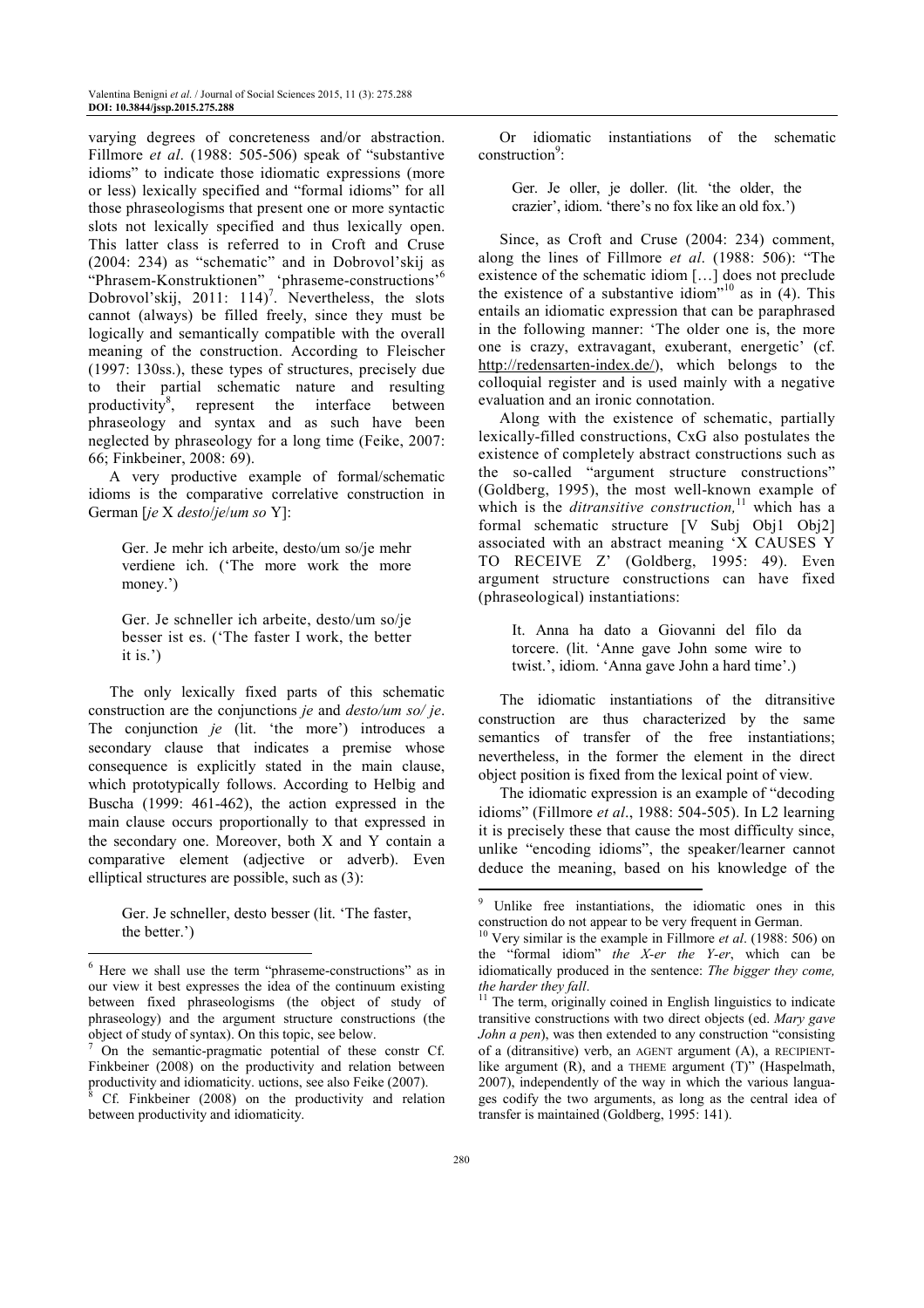language, if he has not already learned the construction $12$ :

One of the reasons that a decoding idiom is a decoding idiom is because there are not any correspondences between the literal and idiomatic meaning of the parts of the decoding idiom. For example, *kick the bucket* is a transitive verb phrase, but its idiomatic meaning is the intransitive 'die,' and there is nothing that corresponds even metaphorically to a bucket (Croft and Cruse, 2004: 232).

The existence of both abstract and lexically specified constructions is explained, as noted above, by the conceptualization of the continuum between lexicon (and thus phraseology) and syntax.<sup>13</sup> This approach to language opposes CxG to most of the projectionist theories, in particular Chomskian generativism, which provide for a clear separation between what is idiomatic in the language and what corresponds to productive rules. This is due to the fact that the phraseological units (completely or partially specified from the lexical point of view) are characterized internally by the occurrence of more or less fixed concrete lexemes, while the general syntactic rules call for the use of abstract categories (V and NP, etc.) (Croft and Cruse, 2004: 234). Stathi (2011: 150) describes the continuum between lexicon and syntax in the following manner:

The relation between grammar (that is, morphology and syntax) and lexicon is conceived of as a continuum in which the extremes are syntax (complex and schematic units), at one end and lexicon (concrete vs. atomic units and therefore words) at the other [authors' translation].

CxG thus rejects a clear-cut separation between syntactic and phraseological structures, since the latter are similar to both free phrases of a compositional type and to complex units of a morphological type; the boundaries between lexemes, phraseologisms and

l

free phrases are thus not well defined (Stathi, 2011: 152; Benigni and Masini, 2010). In the specific case of ditransitive verbs, the phraseologisms are found inside the continuum between the verbs formed with their argument structure and the atomic morphological units (Stathi, 2011: 151). Stathi, referring to Croft and Cruse (2004), represent the continuum between syntax and lexicon as illustrated in Fig. 1 (cf. Stathi, 2011: 151; Croft and Cruse, 2004: 255).

As Fig. 2 illustrates, within this continuum the *phraseme constructions* are placed between the schematic/abstract constructions (such as the *ditransitive construction* [V Subj Obj1 Obj2]) and the phraseologisms specified from the lexical point of view, which in turn can be idiomatic instantiations of the schematic constructions (example: *Maria mi ha dato del filo da torcere* - literally: *Maria gave to me some wire to twist.*).

It thus emerges that both CxG and the phraseological studies share the same interest in the idiosyncratic elements of the linguistic system, that is, elements whose form, from the point of view of *second language acquisition*, the learner cannot predict from the meaning (collocations), or whose meaning is not predictable from the form (idioms). They nevertheless diverge regarding their terminology and perspective, as well as in the chosen objectives (cf. Gries, 2008: 10). Like phraseology, CxG entails a holistic analysis of the described construction; however, while the former limits its interest to the phraseological units (abstract argument constructions, for example, are not one of its objects of study) $^{14}$ , CxG sets as an objective describing the complete inventory of a language's constructions (cf. Goldberg, 1995): a speaker's knowledge of his language is, in fact, described by the construction, which includes the set of constructions in a language which are interconnected by links of varying nature.

In conclusion, the authors agree with Gries (2008: 10) when he writes:

From this, it of course also follows in turn that phraseological research has a lot to offer to these theories in terms of descriptive work as well as exploration of the ontological status of phraseological elements. In the opposite direction, phraseological research can benefit from the elaborate theoretical apparatus and the cognitively plausible background provided by Cognitive Grammar and Construction Grammar.

<sup>&</sup>lt;sup>12</sup> This is true also for another type of fixed construction, such as support verbs, whose learning typically represents a problem for learners. In this regard Deribas (1975) has proposed for Russian a concise dictionary of support verbs; see also in this regard Benigni and Cotta Ramusino (2015).

<sup>&</sup>lt;sup>13</sup> See also Goldberg (2013) "Oftentimes utterances are at once novel and formulaic in that they involve constructions that dictate much of the lexical content, while filling open slots of the construction with new lexical content" (Goldberg, 2013: 26).

<sup>&</sup>lt;sup>14</sup> In this regard it should be noted that Russian phraseological studies have for some time spoken of *grammatičeskie frazeologizmy*, also including in this comparative, concessive structures, etc. (Baranov and Dobrovol'skij, 2008: 75 ss).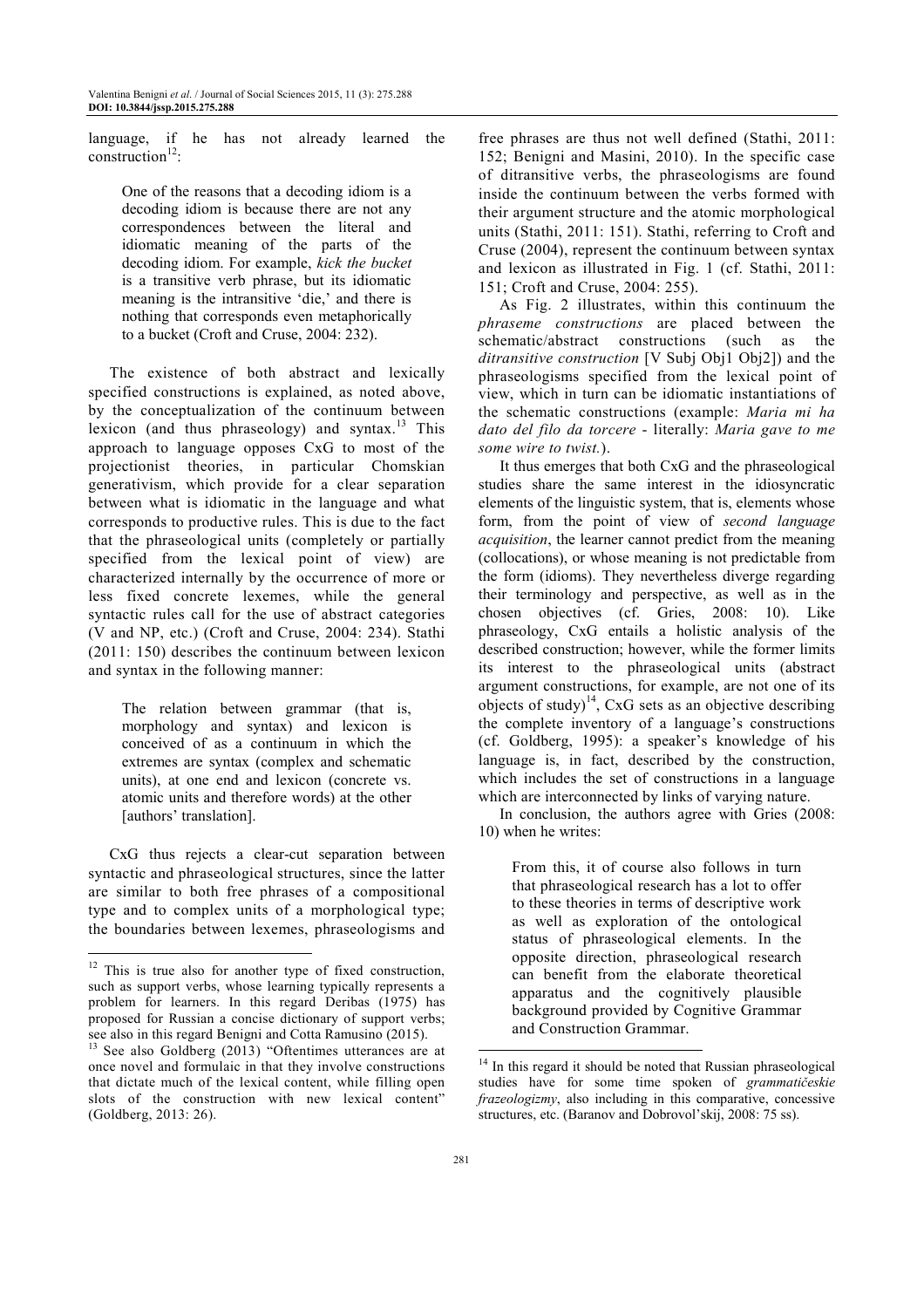Valentina Benigni *et al*. / Journal of Social Sciences 2015, 11 (3): 275.288 **DOI: 10.3844/jssp.2015.275.288**

|                                                                |                                | KONTINUUM <sup>15</sup>            |                                        |                               |  |  |
|----------------------------------------------------------------|--------------------------------|------------------------------------|----------------------------------------|-------------------------------|--|--|
| Complex<br>syntactic<br>construction                           | argument structure<br>Concrete | phraseologism                      | morphological<br>construction<br>bound | Atomic<br>lexicon<br>concrete |  |  |
| (mainly)<br>schematic                                          |                                | (mainly<br>concrete)               |                                        |                               |  |  |
| ditransitive<br>construction<br>[Subj V Objakk]<br>$Obj_{dat}$ | [Subj geben Objakk]<br>Objasl  | jdm. einen Korb Freund-PL<br>geben |                                        | [der]<br>[schöne]<br>[Kater]  |  |  |

Fig. 1. The continuum between lexicon and syntax (in German) according to Stathi (2011)

**KONTINUUM** 

| schematic/abstract constructions | phraseme constructions | Phraseologisms        |
|----------------------------------|------------------------|-----------------------|
| (schematic)                      | (partially schematic)  | (lexically specified) |

Fig. 2. Continuum between schematic/abstract constructions and phraseologisms

# **"Electronic Multilingual Phraseology": The FRAME Project (FRAseologia Multilingue Elettronica)**

#### **About the FRAME Project**

This section will present the "multilingual phraseological" electronic resource<sup>16</sup>, whose main instrument is a database, conceived and organized within the framework of the CxG and from the point of view of the Italian learner of one of the considered L2, in order to provide a description of phraseologisms understood in the broad sense specified above.

We will present here the features and aims of the database we have created from a reflection on the problems that arise in the phraseological description, highlighting those aspects considered as innovative.<sup>17</sup>

We can imagine the database structure as composed of two levels: the first, termed the «entry field», representing an extension of the traditional structure of the definition of the lemma, which can be easily and quickly consulted and the second, the  $\overline{a}$ 

«description field», completing the analysis of the unit in a detailed way, describing it precisely based on the various linguistic levels (morphological, syntactic, semantic-pragmatic and discursive) (Croft, 2001). A holistic description of the phraseologism is thus obtained which has clear validity not only in the lexicographical field but also (and above all) in the didactic one (see above).

#### **The Database: A Description**

The languages for which a phraseological description is contemplated are: Chinese, French, Japanese, English, Italian, Russian, Spanish and German. The meta-language of the database is Italian; therefore all the explicative parts of the database (see below) are written in Italian, since the "ideal" learner we address is an Italian student, whose level ranges from A1 to C2. Because of the wide linguistic spectrum taken into analysis in the database, the resource is already provided with the option for translating all the entries into the language of interest (the French unit will be explained in French, the Russian one in Russian and so forth).

#### **The Entry Field**

The "phraseologism field" contains the following sub-fields:

- The "phraseologism text" field, which contains the phraseologism text and relative audio file for the language consulted.<sup>18</sup>
- "Transcription" and "transliteration" fields for those languages whose alphabets differ from the Latin one.
- "Variant" field. Where these exist, they contain the variants of the phraseologism; by variant is meant minimum variations (lexical, morphological, syntactic) of form. For example, for the Italian *dare del filo da torcere* 'give some wire to twist' there is the variant *dare filo da torcere*, without the partitive article; or for *tenere il piede in due scarpe* (lit. 'keep the foot in two shoes'; idiomatic: 'keep a foot in both camps'), the form with lexical variant *tenere il piede in due staffe* (lit. 'keep the foot in two stirrups'); even for the Italian *buongiorno* 'good morning', there exists the lexical variant *buondì*.

<sup>&</sup>lt;sup>15</sup> Subi: subject, V: verb, Objakk, accusative complement, Objdat: Dative complement, *jdm. einen Korb geben*: 'Give a decisive no (lit. a basket) to someone', Freund-PL: 'friend-PL',  $[der]$ : '[the]', [schöne]: '[beautiful]', [Kater]: '[cat]'<br> $[6 \text{ The } 16 \text{ The } 16 \text{ The } 16 \text{ The } 16 \text{ The } 16 \text{ The } 16 \text{ The } 16 \text{ The } 16 \text{ The } 16 \text{ The } 16 \text{ The } 16 \text{ The } 16 \text{ The } 16 \text{ The } 16 \text{ The } 16 \text{ The } 16 \text{ The } 16 \text{ The } 16 \text{ The } 16 \text{ The } 16$ 

<sup>&</sup>lt;sup>16</sup> The "Multilingual Phraseology" project is financed by the University of Milan (2014, Line B financing) and calls for the participation of Italian and foreign universities. At present, in addition to the University of Milan, the University of Roma Tre and the Heinrich Heine University in Düsseldorf (Germany) have taken part.

The basic idea for the FRAME database goes back to Schafroth (dir.) (2014-).

<sup>&</sup>lt;sup>18</sup> As regards the phraseme constructions typology, this first field will contain the abstract structure, partially specified at the lexical level, with the indication of the lexically nondetermined slot.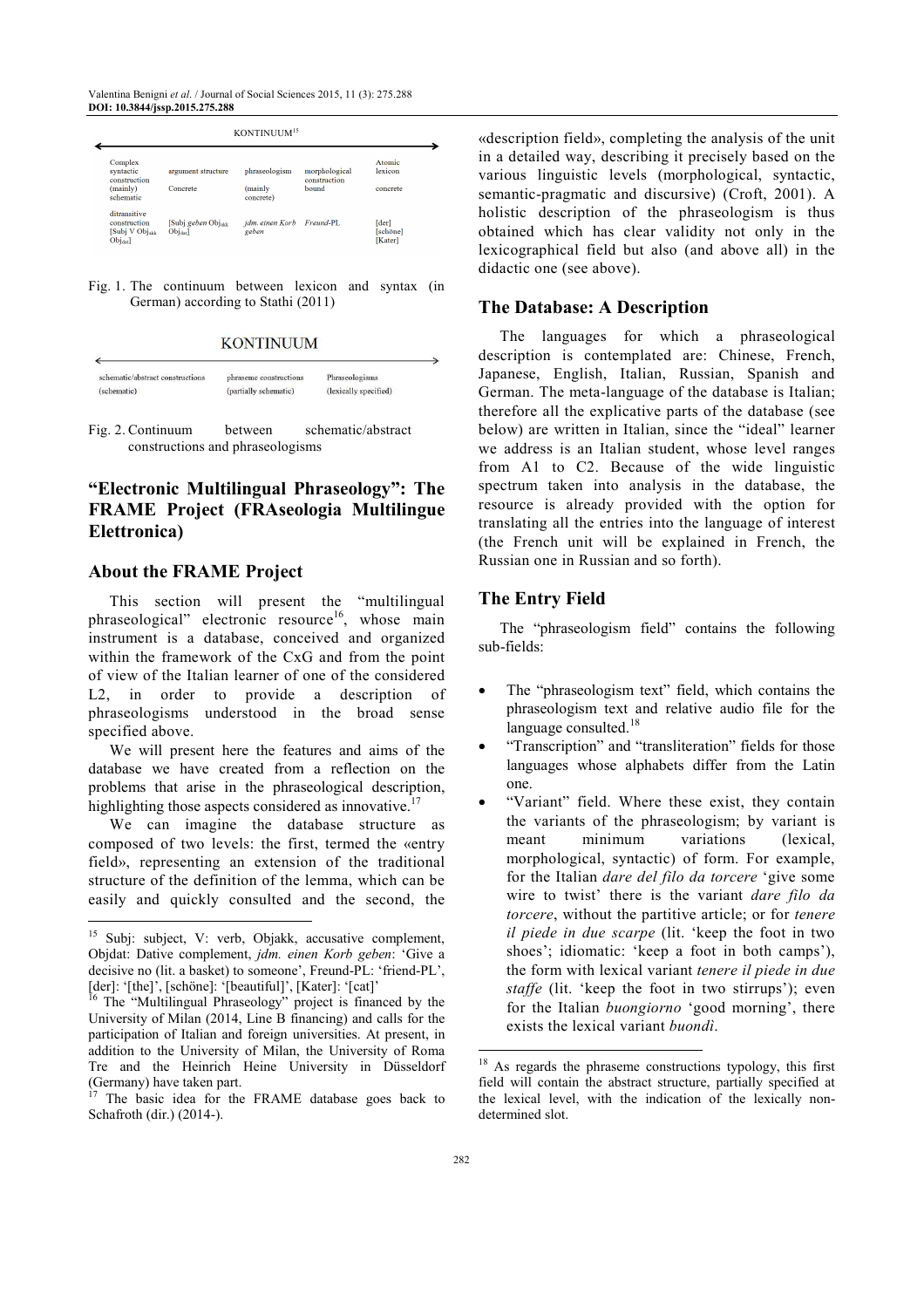On the level of morphological variation, the Russian *dobroe utro* (lit. 'good morning') has the variant *dobroe utrečko* (produced using evaluative morphology), while on the level of syntactic variation the variant *s dobrym utrom* (lit. 'with good morning' (using the preposition *s*  'with', determined by the argument structure of the implied verb *pozdravljat'* 'to wish').

Moreover, the variants are arranged along the diastratic, diatopic and diaphasic axes presented in a predefined menu with the following options: standard, colloquial, vulgar, regional, solemn, archaic and youthful (jargon).

"Literal translation" field, which contains the translation from the L2 into Italian, which represents, as we have said, the language of reference for each of the L2 considered. The literal translation allows the lexical constituents and mental images behind the process of construction of meaning (which can vary from one language to another) to be explained also for initial learners of the L2.

"Equivalent" field. Phraseology normally distinguishes among: (a) full equivalents, (b) partial equivalents, (c) phraseological parallels and (d) nonequivalents (Dobrovol'skij, 2013: 212-213). This field, notoriously difficult to compile, is compensated by the "literal translation" field, which becomes necessary when the target language has available only a functionally equivalent phraseologism (c) or no equivalent at all (d).

Nevertheless, in light of an overall view of the systemic correspondence between the two languages (Dobrovol'skij, 2013: 214) and considering the fact that even the type (a) equivalent will reveal a series of syntactic, pragmatic and functional differences with respect to the starting language (which the available lexicographical resources cannot completely describe), it was thought necessary to fill in this gap in the second level of the database.

To demonstrate the necessity for the two fields of "literal translation" and "equivalent", one need only consider the gap between the literal translation and what is rendered by the equivalent field that emerges from an analysis of the formulas described above, constructions wrongly held to be easy for learners. As previously noted, the formulas represent a fundamental component of linguistic competence but are often ignored by traditional lexicography<sup>19</sup>. If we consider another example of a formula in light of the  $\overline{a}$ 

database structure, we can see that to the Italian *ciao* (lit. 'hello/hi'), which represents informal greeting or leave-taking between two or more person, there corresponds in Russian, for example, on the pragmatic-functional level, both *privet*, in the case of a meeting and *poka*, in the case of a leave-taking formula. These further and important distinctions are examined in the second level of the description.

Therefore, the equivalent offers a concise answer that is quick to consult for the user, while the complete description of the phraseologism helps the learner to understand the specificities of the language of study, above all the pragmatic ones.

"Type of phraseologism" field: this field defines the type of phraseologism, which can be an idiomatic expression, a schematic idiom/phraseme construction (the most productive of all the types of fixed constructions, a proverb, a collocation, or a "formula").

"Formality" field. This field is arranged on two levels: the first contains the various degrees of "formality" (very formal, formal, neutral, informal, very informal), which are then further specified on the second level with traditional style annotations (very formal corresponds to solemn, informal to youthful, jargon, etc.). This two-level structure appears useful for the constructions analyzed in the present database: If, in fact, the degree of formality is particularly important for the formulas, this aspect of parameter is not sufficient to describe the idiomatic expressions, for which what is traditionally referred to as register is more relevant (in its various forms based on the system of reference). $20$ 

"Transmission channel" field, where the transmission channel can be oral, written, or both.

"Meanings-paraphrases" field, which contains the meanings of the phraseologism from at least two monolingual dictionaries.

"Examples taken from the corpora" field, which contains the contexts of use regarding various meanings of the phraseological units, useful in exemplifying meanings and making them less ambiguous. For this section we will use, if available, the most representative corpora of each language.

<sup>&</sup>lt;sup>19</sup> The formulas, in particular the multi-word ones, are not presented as single entries in traditional monolingual dictionaries, where they are confined to the "idiomatic expression" section of the individual lemmas (for example, the German *Guten Tag* appears among the fixed phrases of the *Tag* lemma, and often not even in the first position), or even in phraseological dictionaries to our knowledge.

<sup>&</sup>lt;sup>20</sup> Moreover, the term register is quite polysemic; one finds different definitions and classifications of it (see http://www.treccani.it/enciclopedia/registro\_%28Enciclopediadell%27Italiano%29/). For Italian alone, for example, Gobber/ Morani (2010: 205) distinguish 4 registers (solemn, formal, average, colloquial); others, such as Dardano (2005) 8 (solemn, cultured, formal, average, colloquial, informal, popular, familiar). Berruto (1987) introduces a degree of formality and the relationship between the speakers as discriminating elements of register. In this paper, the attempt is made to join this sociolinguistic approach, more sensible to the pragmatic aspect, to that of register, in the traditional sense.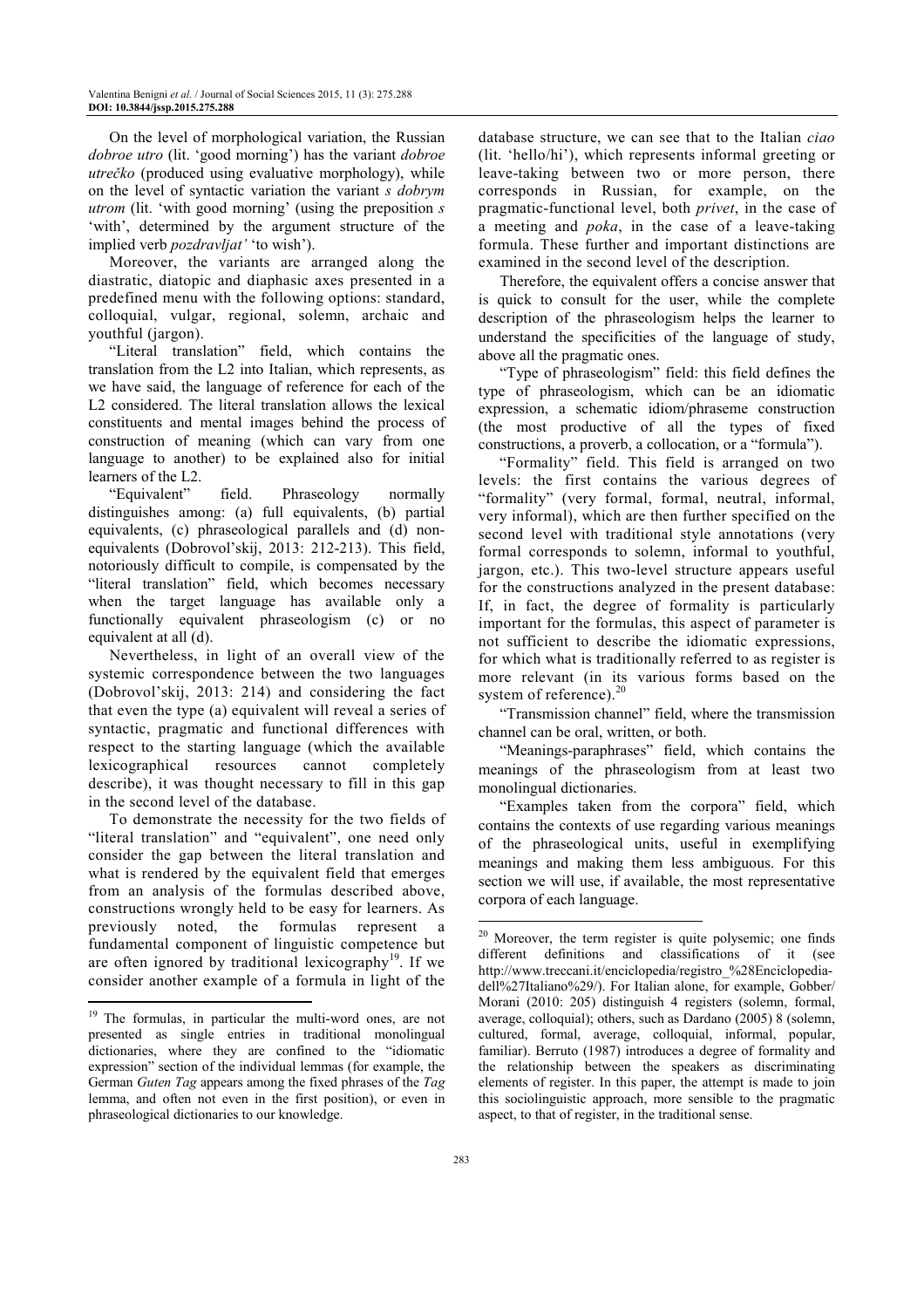"Thesaurus" field, which contains the synonyms for the analyzed construction, which is represented by individual lexemes, less frequently by phraseologisms. For the Italian *dare filo da torcere* (lit. 'give wire to twist', equivalent, 'to present real difficulties'), for example, there is the synonymous lexeme *ostacolare* 'to hinder'. At the phraseological level we can instead establish a partial correspondence in meaning with the construction *mettere i bastoni tra le ruote* (lit. 'put sticks between the wheels', idiomatic, 'put a spanner in the works'). Obviously the correspondence in meaning/function between the two phraseologisms cannot be total since, based on the principle of No Synonymy (Goldberg, 1995: 67), a difference in function/meaning always corresponds to a difference in form.

"Collocations" field, which contains all the collocations in which the analyzed phraseological unit appears (*dire buongiorno*, lit. 'to say good day', *augurare il buongiorno*, lit. 'to wish a good day').

## **The Description Field**

The second level of the database, the most innovative component of the project, describes the phraseological constructions at the semantic, syntactic, morphological, lexical, pragmatic and discursive levels, offering a thorough list of instruments for understanding the phraseological units and their use in context. This type of holistic description is explicitly based on Croft's descriptive model (2001).

There are three fields in the semantic description:

- Representation of the argument structure through the actants  $(X, Y, Z)$ , completed by the analysis of their fundamental semantic features: in the case of *dare filo da torcere* this would be "X creates difficulties for Y, where  $X$  [ $\pm$ animated] and Y [prevalently animated]"
- The determination of the semantic field to which the structure belongs based on the proposal of Bárdosi *et al*. (2003), according to the onomasiological approach characterizing the database structure, which includes 25 semantic fields, each of which divided in turn into subfields. However, slight modifications of this classification cannot be excluded if these are deemed necessary during work on the project
- Evaluation/connotation field, divided into positive evaluation (approval, admiration, flattery), negative evaluation (disapproval, sarcasm, disdain) and neutral evaluation, which records the intrinsic connotation of the phraseologism; a phraseological unit can have an intrinsically positive evaluation, for example, the compliment *sei un genio!* (lit. 'you're a

genius'). Such an evaluation can nevertheless be overturned by the illocutionary intention of the speaker, who can transform it, thanks in part to prosodic and intonation elements. The same is true for the formulas. The "pragmatic" field (see below) takes into account the possible difference between evaluation/connotation and illocutionary force expressed by the speaker

The syntactic description includes the following fields:

- The obligatory elements of the construction (in the case of the Italian *dare filo da torcere,* these are: the two actants X and Y, the verbal form *dare*, its direct object *filo da torcere*) and the optional ones (here, *del*)
- The possible syntactic transformations, which represent a very important factor for L2 learners and a frequent cause of major errors. In the case of nominal phraseologisms, the main transformations entail the possibility of modifying the noun, or separating it from its modifier; and in the case of verbal phraseologisms, the possibility of transforming the diathesis of the verb (active, passive, reflexive). Obviously the syntactic transformations are language-specific as well as idiosyncratic to a large extent and they depend on the classes of words and codified grammatical categories of each language

The morphological description is made up of a single field that describes the features of the words composing the unit. For *dare filo da torcere,* it is necessary to indicate that the verb can be found in all moods, tenses and voices and that *filo da torcere* is to be considered as an indivisible unit. Moreover, for the inflectional languages annotations for specific cases may appear; more generally, the processes of derivation and composition may be indicated and in those languages that grammaticalize the aspect category, it may be necessary to state whether the verb can occur in both aspects.

The pragmatic description is perhaps the most detailed one. Here the parameters of analysis relevant for all the languages included in the project are investigated, in order to reflect all the variables of use. Specifically, the following fields are particularly relevant:

- Recipient (one or more persons)
- Relationship among the speaker (close, distant, mixed), as in the case of the Italian greeting *salve!* (lit. 'hello!'), which permits the speaker to avoid choosing between the direct form of address *tu*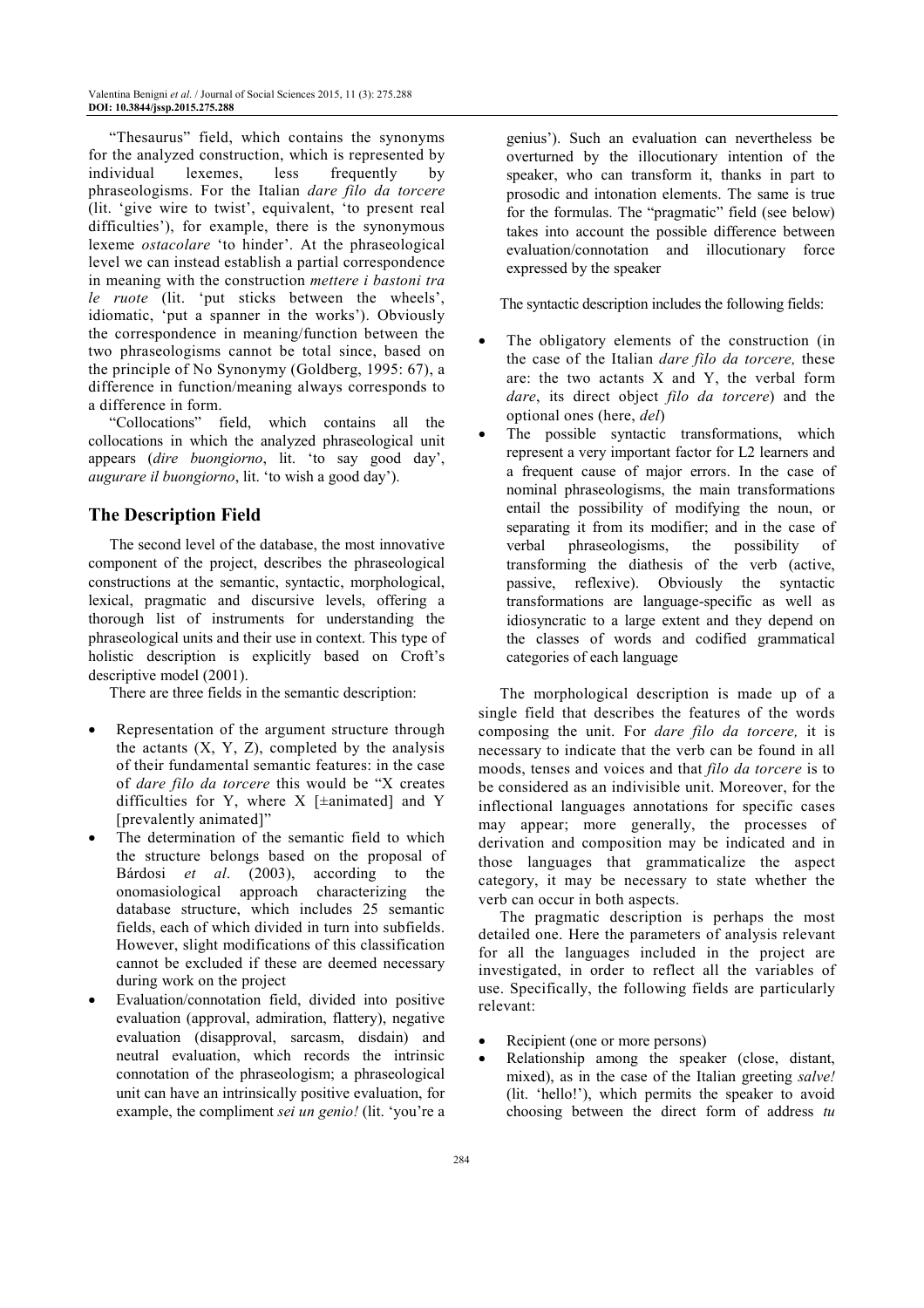(second person singular) and the formal one *lei* (which in Italian is formed by the third person feminine singular)

- Hierarchy, a particularly significant field for Oriental languages (relations that call for two opposite poles, high and low, with vectors in both directions and equality), which are strictly codified above all in the area of formulas of courtesy
- Speech acts; this section specifies which speech act (leave-taking expression, imploring, etc.) is produced by the phraseological construction being analyzed, irrespective of the intrinsic semantic connotation, thanks to the illocutionary force of the speaker, the context and the discursive situation. This field is currently present in only a few multimedia lexicographical resources, such as the Nacional'nyj Korpus Russkogo Jazyka (NKRJa, n.d.), where such tagging exists and can be an aid for users, who can carry out extensive research regarding a certain speech act

Discursive features: this field analyzes the role of discourse markers which phraseologism can acquire from a series of factors, mainly: context and intonation. For example, the Italian *buonanotte!* 'good night', in addition to, or precisely due to the fact that it constitutes a leave-taking expression, can appear as an ironic closure of discourse when accompanied by a particular intonation. The same is true for the Italian *sei un genio!* 'you are a genius', which, when it involves a specific intonation and context, takes on an ironic or sarcastic meaning, overturning the originally positive connotation. Similarly, the Italian construction *va a quel paese* (lit. 'go to that country', idiomatic: 'go to Hell') becomes, in addition to its clearly performative role, a means of signaling the end of a speaking turn at a discursive level.

Historical-cultural peculiarity; where possible the learner can be given an explanation for a certain image or metaphor behind the phraseologism. For example, in the case of the above-mentioned *dare filo da torcere,* it can be interesting to go back to the etymology of the form, which brings to mind the tiring activity of twisting a wire. This information allows the learner to see in the synchronic structure V + Theme (= *dare* + *filo da torcere*) an original structure V + Theme + Goal  $(= dare + filo + da)$ *torcere*) which has by now become completely opaque. Another example is the Spanish expression *a buenas horas mangas verdes* (lit. 'At the right hour green sleeves'), which is used to comment on or take someone to task for being late. Behind this image is the outfit, a vest from which the green shirt sleeves of a medieval Spanish policeman, the Santa Hermandad, noted for the slowness of his interventions, protrude.

The concomitant prosodic and gestural features (where possible with links to audiovisual material) complete the description.

The identification of the above parameters turned out to be particularly complex, above all due to the highly typologically diverse nature of the language samples analyzed (which included analytic, synthetic and isolating languages). Even apparently simple cases, such as the Italian *buongiorno,* turned out to be rich in nuance.

As explained above, we are implementing the database starting from the onomasiological principle: we work on the different semantic fields, looking for the most representative phraseological units of a given field in each language; analogies and differences will result from a comparative query. Therefore, the aim is not to find equivalents in a "target" language, but to describe thoroughly the phraseological units. Italian, as already stated, is at this stage of the project the metalanguage, used in the description of the phraseologisms of all languages (included the Italian ones as well). In any event, we plan before long to provide the description in each considered language. The initial concepts on which we are working at the moment are 'greetings' and 'pleasures of the table' and at present we have about 50 units described. To complete the first step of the project, we plan to take about 10-15 phraseological units for each semantic field.

#### **Conclusion**

The FRAME project has been created to pursue new approaches in phraseology. These require first of all a broad definition of phraseologism (primarily understood as semantic unit), which takes into account the fact that, from a cross-linguistic point of view, a given concept may be expressed in one language by a multi-word expression, while in another one by a mono-word *signifiant*. This view, surprising at first sight, fits very well with our methodological focus: the framework of Construction Grammar. It allows us to understand that entrenched and/or non-compositional expressions are constructions in the sense of form-meaning pairings, which have to be treated as a whole. This means, according to one of the fundamental claims of CxG, that constructions have to be described holistically, comprising all aspects of their form and meaning. Whereas phraseologisms are usually treated in dictionaries with a minimum of lexicographical complexity (providing at best a general meaning completely abstracted from the specific linguistic context), the FRAME database sets itself the task of gathering as much linguistic information as necessary for the users to understand and even use idioms, formulas and schematic constructions in their language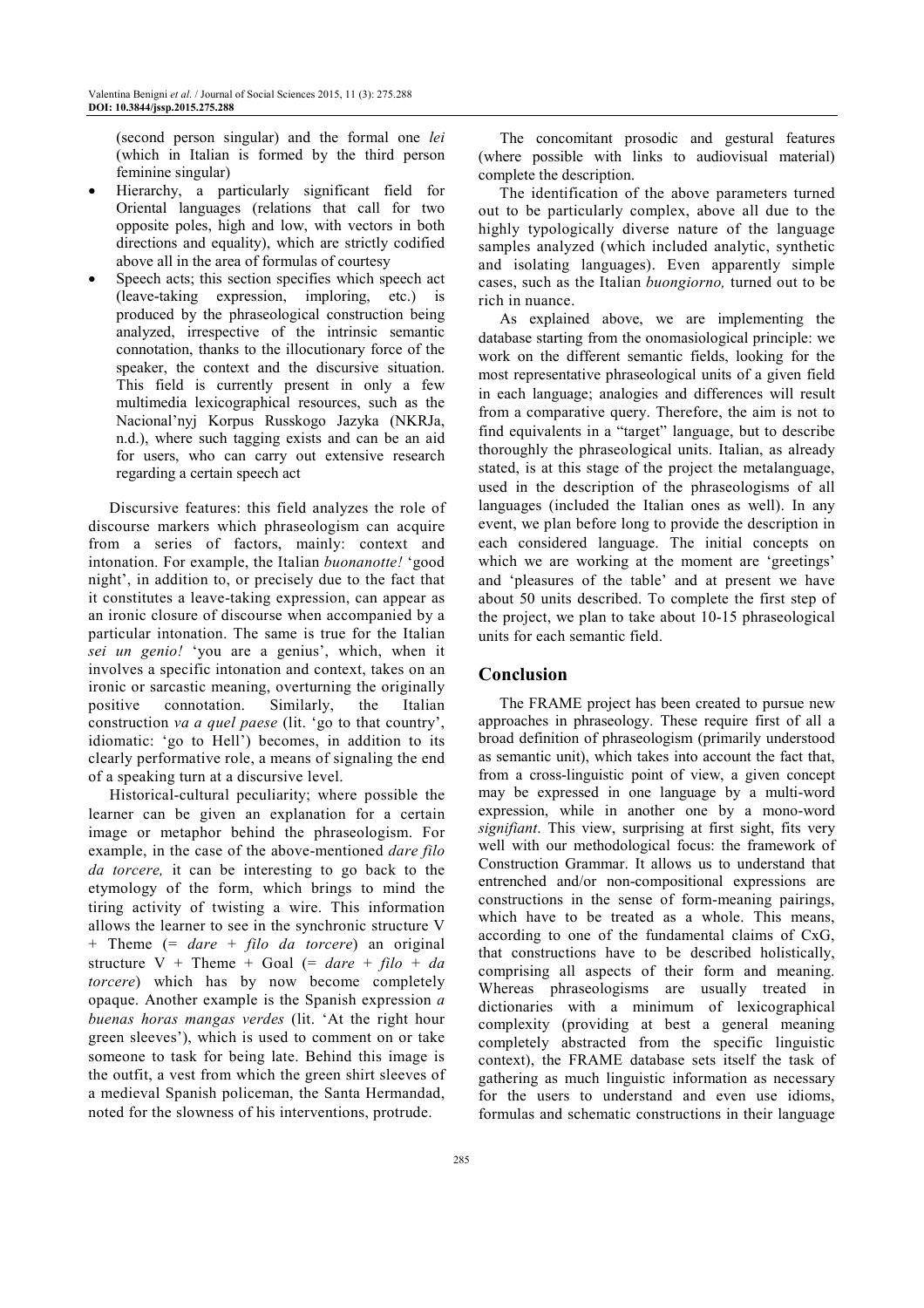of choice. In this way, phonological, morphological and syntactic properties, as well as semantic, pragmatic and even discourse functional characteristics can be registered-and consulted.

The description of these particularities proceeds in two stages: firstly, from an onomasiological perspective, starting from a basic concept, which is part of a semantic field or reflects a specific expressive intention (the illocutionary force of a speech act) and then assigning relevant properties to predefined categories, such as the degree of formality, hierarchical constraints, evaluative parameters, specificity in register, style or the communication channel (oral and written). Secondly, within the linguistic profile of a chosen concrete phraseologism, further properties and additional information can be found (e.g., specific notes on syntactic or pragmatic features, links to video and audio files, corpus examples). Another innovative approach will be introduced at a later stage of the project: the level-specific classification of phraseologisms according to the European Reference Framework.

Through the interaction of these criteria users will be able to search phraseological forms (in any of the eight languages) that correspond to the conceptual profile they themselves have selected. The result might be finding a form (a phraseologism) in one language whereas for another language the selected conceptual profile may achieve no result. If a user wants to search a greeting formula in FRAME showing the characteristics of politeness, a neutral register, the fact of being addressed to familiar or unfamiliar people and of being used by someone who is just about to enter another person's home, this will probably lead to only one result in only one language: The Italian *permesso*? (lit. 'allowed?'). Thus, even negative results might help us to understand the specificity of phraseologisms as pairings of form and meaning.

#### **Acknowledgement**

The authors would like to thank Prof. Dr. María Isabel González Rey, Universidade de Santiago de Compostela, for her contribution in editing and proof reading this manuscript. Special thanks are also due to the journal reviewers for their constructive comments and suggestions on an earlier version of this paper.

## **Authors' Contributions**

The article is the result of the close collaboration of four authors; however, for academic purposes only:

**Valentina Benigni:** Responsible for "Phraseological Studies: State of the Art", "Construction Based Analysis for Phraseological Units" and "About the FRAME Project".

**Paola Cotta Ramusino:** Responsible for "The Database: A Description", "The Entry Field" and "The Description Field".

**Fabio Mollica:** Responsible for the first paragraph after the heading of "Construction Grammar and Phraseology", "The Role of Construction Grammar in the Study of Phraseological Units" and "The Continuum between Lexicon And Syntax: The Role of Phraseme-Constructions".<br>Elmar Schafroth:

Responsible for the "Introduction" and the "Conclusion".

#### **Ethics**

This article is original and contains unpublished material. The corresponding author confirms that all of the other authors have read and approved the manuscript and no ethical issues involved.

## **References**

- Bally, C., 1951. Traité de Stylistique Française. 3rd Edn., Librairie Georg and Cie, Genève, Librairie Klinksieck, Paris, pp: 331.
- Baranov, A.N. and D.O. Dobrovol'skij, 2008. Aspekty Teorii Frazeologii. 1st Edn., Znak, Moskva, ISBN-10: 5955102353, pp: 656.
- Bárdosi, V., S. Ettinger and C. Stölting, 2003. Redewendungen Französisch/Deutsch: Thematisches Wörter- und Übungsbuch. 3rd Edn., Francke, Tübingen, ISBN-10: 3825217035, pp: 259.
- Benigni, V. and P. Cotta Ramusino, 2015. La struttura Argomentale Dei Verbi Supporto in Russo: Un Approccio *Data*-*Driven*. In: Il Ruolo Della Grammatica Valenziale Nell'insegnamento Delle Lingue Straniere, Bianco, M.T., M.M. Brambilla and F. Mollica (Eds.), Aracne, Roma.
- Benigni, V. and F. Masini, 2010. Nomi sintagmatici in russo. Studi Slavistici, 7: 145-172. DOI: 10.13128/Studi\_Slavis-9203
- Berruto, G., 1987. Sociolinguistica Dell'italiano Contemporaneo. 1st Edn., La Nuova Italia Scientifica, Roma, ISBN-10: 8843063499, pp: 218.
- Biber, D., S. Johansson, G. Leech, S. Conrad and E. Finegan, 1999. Grammar of Spoken and Written English. 1st Edn., Longman, Harlow, ISBN-10: 9780582237254, pp: 1204.
- Burger, H., 2010. Phraseologie: Eine Einführung am Beispiel des Deutschen. 4th Edn. Schmidt, Berlin, ISBN-10: 3503061703, pp: 224.
- Cheng, W., 2011. Exploring Corpus Linguistics: Language in Action. 1st Edn., Routledge, New York, ISBN-10: 978-0415585477, pp: 288.
- Cowie, A.P., 1998. Phraseology. Theory, Analysis and Applications. 1st Edn., Oxford University Press, Oxford, ISBN: 9780198294252, pp: 272.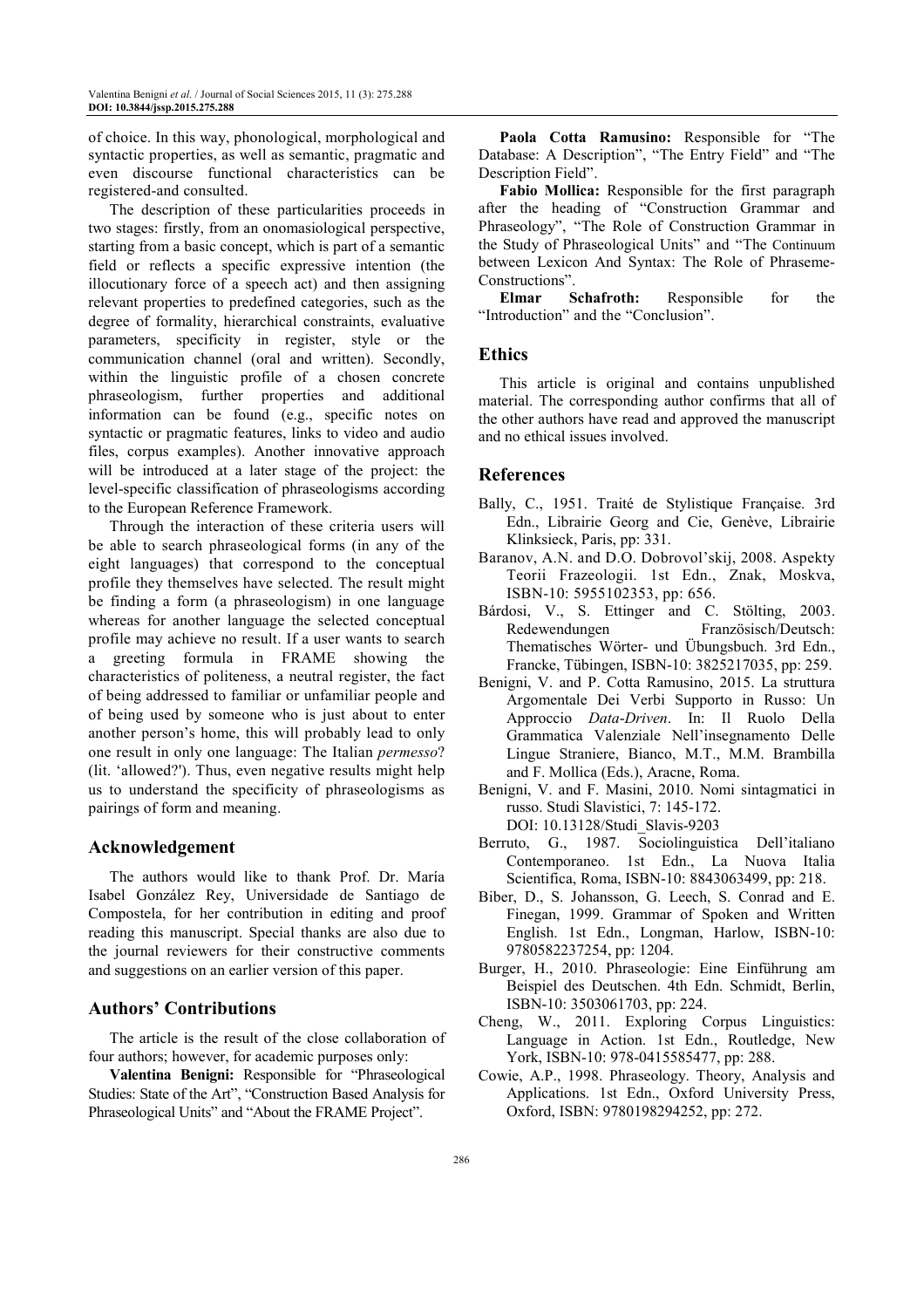- Croft, W., 2001. Radical Construction Grammar: Syntactic Theory in Typological Perspective. 1st Edn., Oxford University Press, Oxford, ISBN-10: 0198299540, pp: 416.
- Croft, W., 2005. Logical and Typological Arguments for Radical Construction Grammar. In: Construction Grammars: Cognitive Grounding and Theoretical Extensions, Östman, J.Ö. and M. Fried (Eds.), John Benjamins, Amsterdam and Philadelphia, ISBN-10: 9789027218230, pp: 273-314.
- Croft, W. and A.D. Cruse, 2004. Cognitive Linguistics. 1st Edn., Cambridge University Press, Cambridge, ISBN-10: 978-0521667708, pp: 372.
- Dardano, M., 2005. Nuovo Manualetto di Linguistica. 1st Edn., Zanichelli, Bologna, ISBN-10: 9788808176349, pp: 320.
- Deribas, V.M., 1975. Ustojčivye Glagol'no-Imennye Slovosočetanija Russkogo Jazyka. 1st Edn., Russkij Jazyk, Moskva, pp: 256.
- Dobrovol'skij, D., 2011. Phraseologie und Konstruktionsgrammatik. In: Konstruktionsgrammatik III: Aktuelle Fragen und Lösungsansätze, Lasch, A. and A. Ziem (Eds.), Stauffenburg, Tübingen, ISBN-10: 978-3-86057-196-5, pp: 110-130.
- Dobrovol'skij, D., 2013. German-Russian idioms online: On a new corpus-based dictionary. Proceedings of the Annual International Conference "Dialogue", (ICD' 13), pp: 210-217.
- Dobrovol'skij, D. and E. Piirainen, 2005. Figurative Language: Cross-cultural and Cross-linguistic Perspectives. 1st Edn., Elsevier Ltd., Amsterdam, ISBN-10: 0080438709, pp: 419.
- Donalies, E., 2009. Basiswissen Deutsche Phraseologie. 1st Edn., UTB, Tübingen and Basel, ISBN-10: 3825231933, pp: 132.
- Feike, H., 2007. Syntaktische Aspekte der Phraseologie III: Construction Grammar und Verwandte Ansätze. In: Phraseologie: Ein internationals Handbuch der Zeitgenössischen Forschung, Burger, H. (Ed.), de Gruyter, Berlin, ISBN-10: 3110190761, pp: 63-76.
- Fillmore, C.J., P. Kay and M.C. O'Connor, 1988. Regularity and idiomaticity in grammatical constructions: The case of *let alone*. Language, 64: 501-538. DOI: 10.2307/414531
- Finkbeiner, R., 2008. Idiomatische Sätze im Deutschen: Syntaktische, Semantische und Pragmatische Studien und Untersuchung ihrer Produktivität. 1st Edn., Acta Universitatis Stockholmiensis, Stockholm, ISBN-10: 9185445959, pp: 294.
- Firth, J.R., 1957. Modes of Meanings. 1st Edn., Oxford University Press, London, pp: 190-215.
- Fleischer, W., 1997. Phraseologie der deutschen Gegenwartssprache. 1st Edn., Tübingen: Niemeyer, pp: 299. ISBN: 3484730323.
- Fried, M. and J.O. Östman, 2004. Construction Grammar: A Thumbnail Sketch. In: Construction Grammar in a Cross-Language Perspective, Fried, M. and J.O. Östman (Eds.), John Benjamins, Amsterdam and Philadelphia, ISBN-10: 9789027218223, pp: 11-86.
- Gobber, G. and M. Morani, 2010. Linguistica Generale. 1st Edn., McGraw Hill Italia, Milano, ISBN-10: 9788838664939, pp: 304.
- Goldberg, A.E., 1995. Constructions: A Construction Grammar Approach to Argument Structure. 1st Edn., University of Chicago Press, London and Chicago, ISBN-10: 9780226300863, pp: 265.
- Goldberg, A.E., 2006. Constructions at Work: The Nature of Generalization in Language. 1st Edn., Oxford University Press, Oxford, ISBN-10: 9780199268511, pp: 299.
- Goldberg, A.E., 2013. Constructionist Approaches. In: The Oxford Handbook of Construction Grammar, Hoffmann, T. and G. Trousdale (Eds.), Oxford University Press, Oxford, ISBN: 978-0-19-539668-3.
- Götz, D. and G. Lorenz, 2002. Englische Idioms von A-Z. 1st Edn., Hueber, München, ISBN-10: 3907194039, pp: 512.
- Gries, S.T., 2008. Phraseology and Linguistic Theory: A Brief Survey. In: Phraseology: An interdisciplinary perspective, Granger, S. and F. Meunier (Eds.), John Benjamins, Amsterdam and Philadelphia, ISBN-10: 9789027232465, pp: 3-25.
- Haspelmath, M., 2007. Ditransitive Alignment Splits and Inverse Alignment. 1st Edn., Functions of Language 14.1, ISSN-10: 0929-998X, pp: 102.
- Hausmann, F.J., 1997. Tout est Idiomatique Dans Les Langues. In: La Locution Entre Langue et Usages, Martins-Baltar, M. (Ed.), ENS Éditions, Fontenay, St Cloud, ISBN-10: 2902126433, pp: 277-290.
- Helbig, G. and J. Buscha, 1999. Deutsche Grammatik: Ein Handbuch für den Ausländerunterricht. 18th Edn., Langenscheidt, Leipzig, ISBN-10: 3324001188, pp: 736.
- Kay, P. and C.J. Fillmore, 1999. Grammatical constructions and linguistic generalizations: Thewhat's X doing Y? Construction. Language, 75: 1-33. DOI: 10.2307/417472
- Krashen, S. and R. Scarcella, 1978. On routines and patterns in language acquisition and performance. Lang. Learn., 28: 283-300. DOI: 10.1111/j.1467- 1770.1978.tb00135.x
- Lambrecht, K., 2004. On the Interaction of Information Structure and Formal Structure in Constructions: The Case of French Right-Detached Comme-N. In: Construction Grammar in a Cross-Language Perspective, Fried, M. and J.O. Östman (Eds.), John Benjamins, Philadelphia, ISBN-10: 9789027218223, pp: 157-199.